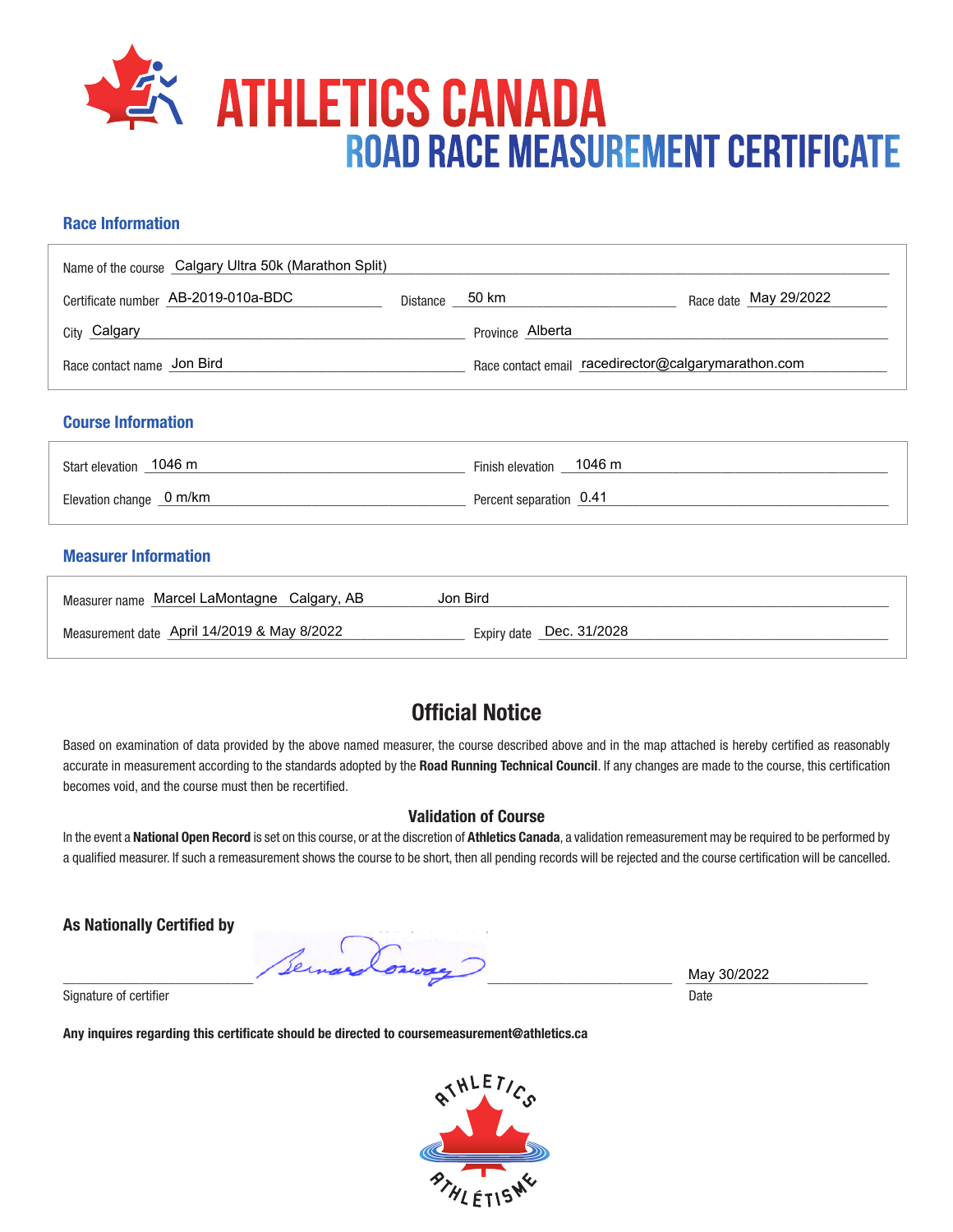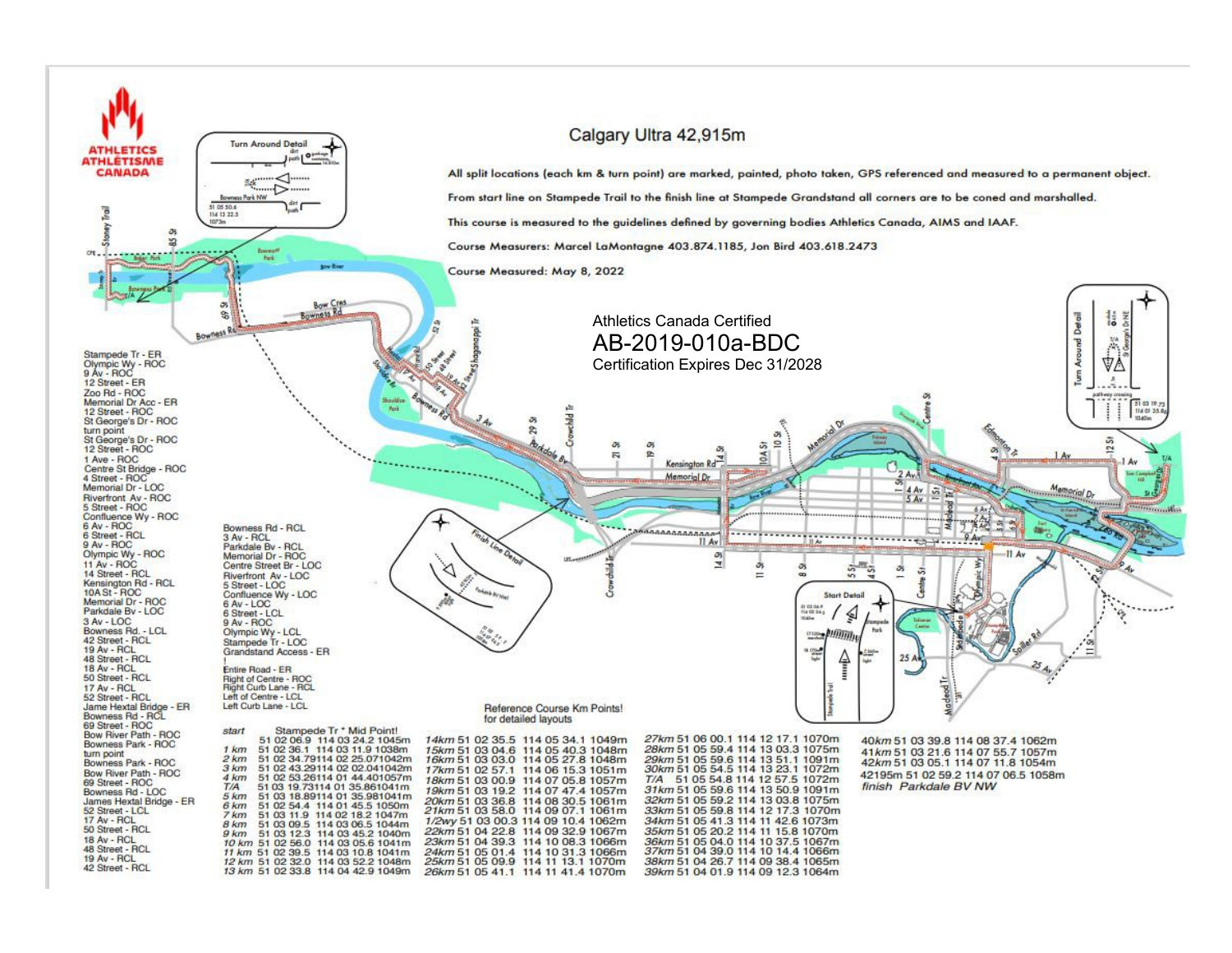| Start Line           | 51 02 06 9<br>114 03 24.2<br>1045m   | Stampede Tr, south side of crosswalk to Big 4 bldg. 7.360m<br>from street light to the south, east side, 18.170m rom street light<br>to the west, west side, 17.120m from manhole to the west, west<br>side. |
|----------------------|--------------------------------------|--------------------------------------------------------------------------------------------------------------------------------------------------------------------------------------------------------------|
| 1 km                 | 51 02 36.1<br>114 03 11.9<br>1038m   | Olympic Wy SE, in tunnel linking 4 street. 7.7m from street light,<br>in line with, centre of roadway.                                                                                                       |
| 2 km                 | 51 02 34.79<br>114 02 25.07<br>1042m | 9 Ave SE, in line with between #915 & 917, 0.2m from power<br>pole, south side.                                                                                                                              |
| 3 km                 | 51 02 43 29<br>114 02 02.04<br>1042m | Zoo Road SE, mid point between No Parking signs, 23m from<br>east end No Parking sign.                                                                                                                       |
| 4 km                 | 51 02 53 26<br>114 01 44.40<br>1057m | St George's Dr NE. 1.7m from 'No Stopping' sign south side of<br>roadway.                                                                                                                                    |
| turn point<br>4,976m | 51 03 19.73<br>114 01 35.86<br>1041m | St George's Dr NE. 5.1m north of pathway crossing, 4.5m from<br>manhole to north on roadway.                                                                                                                 |
| 5 km                 | 51 03 18.89<br>114 01 35.98<br>1041m | St George's Dr NE. At north entrance to Telus Spark. 1.4m from<br>roadside gutter, 1.3m from hydro pole 38-2 83-79.                                                                                          |
| 6 km                 | 51 02 54 4<br>114 01 45.5<br>1050m   | St George's Dr NE, in line with SBD path. 17.2m from street light<br>on south side of roadway.                                                                                                               |
| 7 km                 | 51 03 11.9<br>114 02 18.2<br>1047m   | 1 Av NE, at alley (east corner) between 9 & 9A Streets, north<br>side. 5.4m from hydro pole to east.                                                                                                         |
| 8 km                 | 51 03 09.5<br>114 03 06.5<br>1044m   | 4 Street NE, 2.9m from sign 'St Vladimir's Church' right arrow.                                                                                                                                              |
| 9 km                 | 51 03 12.3<br>114 03 45.2<br>1040m   | Centre St Bridge * mid point, north span, 35m south, north en-<br>trance                                                                                                                                     |
| <b>10 km</b>         | 51 02 56.0<br>114 03 05.6<br>1041m   | Riverfront Av SE, at 4 St LRT Flyover, east side. 4.3m east of<br>traffic light post on SE corner of intersection.                                                                                           |
| 11 km                | 51 02 39.5<br>114 03 10.8<br>1041m   | 9th Av SE, immediately east of 4th Street. 1.3m from fire hydrant<br>on north side of roadway.                                                                                                               |

Ultra 50km

| 12 km        | 51 02 32.0<br>114 03 52.2<br>1048m           | 11th Av SW, between Centre St & 1st Street SW, in line with<br>#110. 1.3m from Parking Plus unit.                  |
|--------------|----------------------------------------------|--------------------------------------------------------------------------------------------------------------------|
| 13 km        | 51 02 33.8<br>114 04 42.9<br>1049m           | 11th Av SW, immediately east of 7th Street. 15.6m from street<br>light at corner, west side of parking lot access. |
| 14 km        | 51 02 35.5<br>114 05 34.1<br>1049m           | 11th Av SW, in line with #1324. 10.8m from Park Plus unit.                                                         |
| 15 km        | 51 03 04 6<br>114 05 40.3<br>1048m           | 14th Street NW, in line with #102. At north access lane to park-<br>ing lot, 1.3m from roadside gutter to north.   |
| 16 km        | 51 03 03.0<br>114 05 28.3<br>1048m           | Memorial Dr, out & back section, 50m east, in line with #1224.                                                     |
| 17 km        | 51 02 56.9<br>114 06 16.4<br>1051m           | Memorial Dr &* 19 St NW, 60m east, in line with alley to north.<br>3.1m from street light.                         |
| <b>18 km</b> | 51 03 01.2<br>114 07 06.5<br>1057m           | Parkdale Bv NW & Crow Tr o/p, 75m west, 19.6m from street<br>light to the west.                                    |
| 19 km        | 51 03 19.5<br>114 07 47.9<br>1057m           | Parkdale Bv NW at 29 St, 5.2m east of crosswalk control light.                                                     |
| 20 km        | 51 03 37.1<br>114 08 30.7<br>1061m           | 3 Av * 37 St NW, 40m west. 8.9m east of street light, 4.2m from<br>corner post of pathway fence.                   |
| 21 km        | 51 03 58.1<br>114 09 07.1<br>1061m           | Bowness Rd at 16 Av NW overpass, west side. 8.5m west of 16<br>Av overpass bridge support.                         |
| 22 km        | 51 04 22.8<br>114 09 33.1<br>1067m           | 46 St at 19th Av NW, in line with #4638.                                                                           |
| 23 km        | 51 04 39.3<br>114 10 08.2<br>10 <sub>m</sub> | 17 Av * 52 St NW, 60m east, in line with #5228. 10.8m from<br>street light on south side of roadway.               |
| 24 km        | 51 05 01.3<br>114 10 31.1<br>1066m           | Bowness Rd NW, 100m west Mary's Store, in line with #6135.<br>West side of driveway, 5.3m from street light.       |
| 25 km        | 51 05 09.9<br>114 11 13.1<br>1070m           | Bowness Rd * 67th Street.3.8m from street light on on north side<br>of roadway. In line with #6724.                |